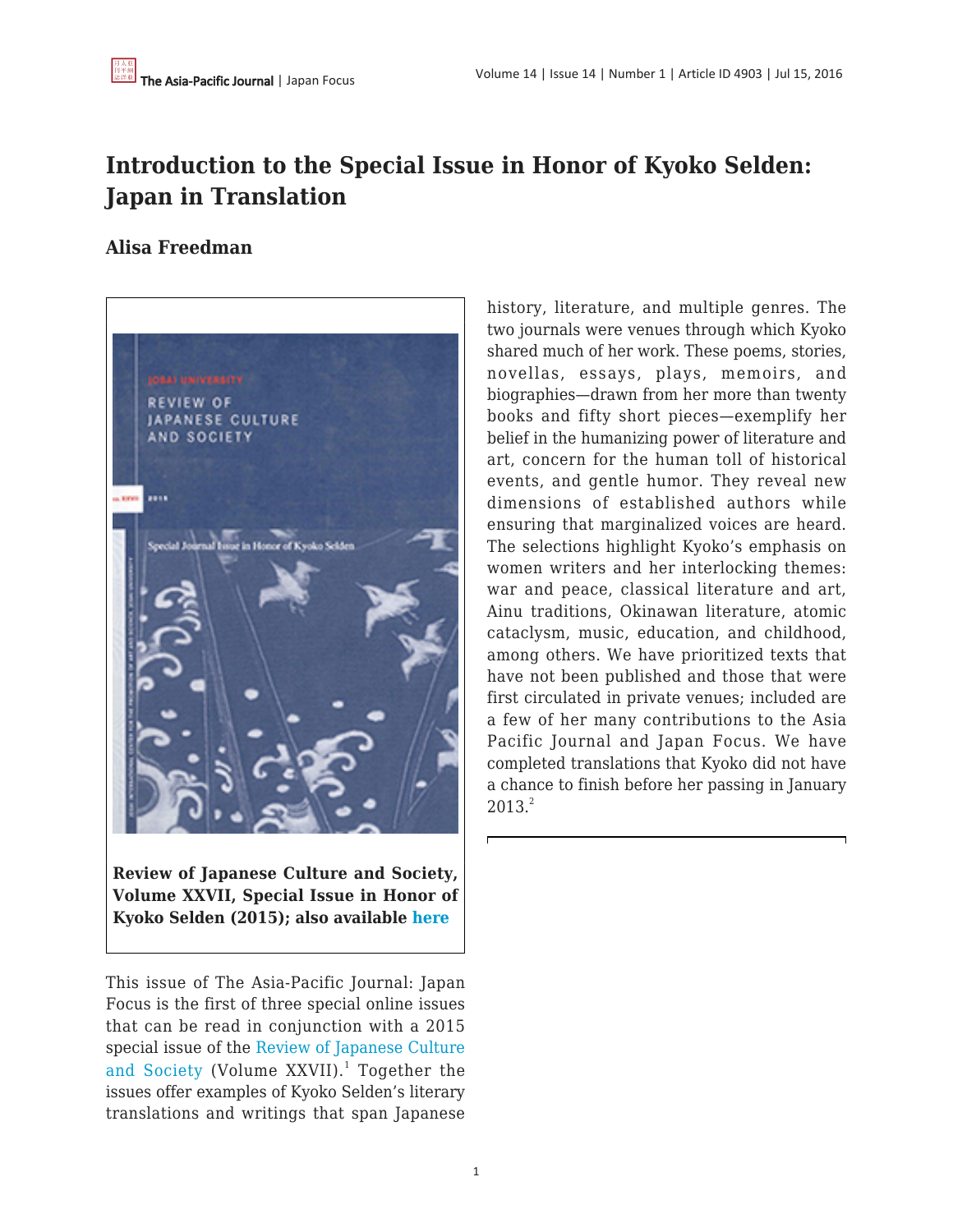

**Flute Boy, Watercolor by Kyoko Selden**

Kyoko Selden—educator, translator, editor, calligrapher, painter, and poet, among other talents—was born in Tokyo in 1936; her father Irie Keishirō was a journalist and later professor of international law. As detailed in her memoir, Kyoko experienced war as a child, first at her family's home in Tokyo and then in the Nagano countryside with her brother Akira and other schoolmates who were relocated to safety from bombings shortly before the firebombing of Tokyo. She attended secondary school in Tokyo and graduated with a degree in English from the University of Tokyo in 1959. With the help of a Fulbright Fellowship, she studied English literature at Yale University, becoming one of the first Japanese people to travel abroad before passports became more easily available in the 1960s. Kyoko earned a doctorate in English literature in 1965 and in subsequent decades demonstrated her ability to translate into both Japanese and English. At Yale, she met Mark Selden, whom she married in 1963; for fifty years, Kyoko and Mark partnered in projects combining social activism, literature, art, and translation. At Yale, she also became friends with Noriko Mizuta, with whom she prepared three anthologies of Japanese women writers ([More](https://www.routledge.com/products/9780765627346) [Stories by Japanese Women Writers: An](https://www.routledge.com/products/9780765627346) [Anthology](https://www.routledge.com/products/9780765627346) [M.E. Sharpe 2011], [The Funeral of](https://www.amazon.com/Funeral-Giraffe-Seven-Stories-Tomioka-ebook/dp/B0063HO7U8) [a Giraffe: Seven Stories of Tomioka Taeko](https://www.amazon.com/Funeral-Giraffe-Seven-Stories-Tomioka-ebook/dp/B0063HO7U8) [M.E. Sharpe 1999], and [Japanese Women](http://www.tandfebooks.com/doi/book/10.4324/9781315703138) [Writers: Twentieth Century Short Fiction](http://www.tandfebooks.com/doi/book/10.4324/9781315703138) [M.E. Sharpe 1982]). Kyoko taught at Dean Junior College, National Taiwan Normal University, Tsuda College, and Washington University before Cornell University, where she instructed modern and classical Japanese language and literature as a senior lecturer. Kyoko helped foster generations of scholars in Japanese literature, history, and the social sciences through collaborative projects, as evidenced by the many joint translations in this issue, and by designing teaching materials, such as her book series [Annotated Literary Gems \(](https://eap.einaudi.cornell.edu/annotated-japanese-literary-gems-0)Cornell East Asia Series, 2006 and 2007 with [additional](http://www.uhpress.hawaii.edu/p-6782-9781933947358.aspx) [volumes](http://www.uhpress.hawaii.edu/p-6782-9781933947358.aspx) in progress). It is no exaggeration to say that Kyoko helped shape the American canon of Japanese literature and the field of translation studies. [The Kyoko Selden Memorial](http://lrc.cornell.edu/asian/seldenmemorial) [Translation Prize in Japanese Literature,](http://lrc.cornell.edu/asian/seldenmemorial) [Thought, and Society was established at](http://lrc.cornell.edu/asian/seldenmemorial) [Cornell in 2013.](http://lrc.cornell.edu/asian/seldenmemorial) As Kyoko's Cornell colleague Brett de Bary aptly observed in a personal email and elaborates in her preface to the special issue of the Review of Japanese Culture and Society, "Kyoko appears to be one of those people whose outlines emerge so overwhelmingly at the moment of death. How quietly powerful and prolific she was!"

This Asia-Pacific Journal issue opens with Kyoko's work on classical warrior tales and poetry. In the 1980s, Joan Piggott (Gordon L. MacDonald Chair in History, University of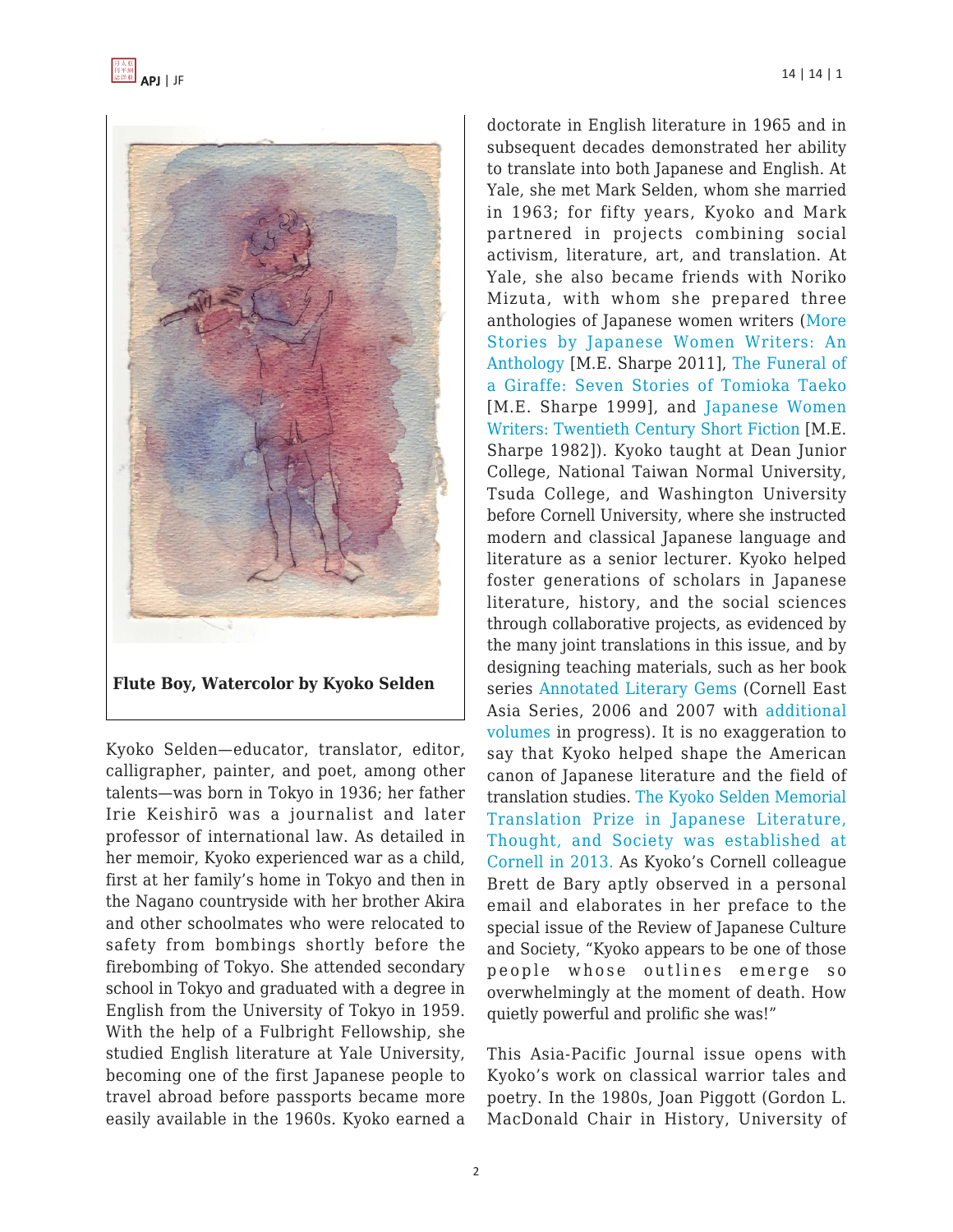

Southern California) and Kyoko began translating and annotating sections of the fourteenth-century Taiheiki: The Chronicle of Great Peace, Chapters Thirteen through Nineteen (out of forty), picking up where Helen Craig McCullough's seminal The Taiheiki: The Chronicle of Medieval Japan (first published by Tuttle in 1979) left off. $3$  These initially provided materials for their interdisciplinary Taiheiki course, first taught at Cornell University in 1992 and still offered at the University of Southern California. Excerpts from Chapters Thirteen and Fourteen, published for the first time in the special issue of the Review of Japanese Culture and Society, dramatize events of 1335 and exemplify the gory battles, alluring subplots, cultural allusions, and character sketches that comprise the Taiheiki. They are paired with renga (linked verse) by the basara (flamboyant) warrior Sasaki Dōyo (1295?-1373) selected from the Tsukubashū (Tsukuba Anthology**,** 1356-57), the first of two official medieval renga collections, and the Hinin Taiheiki, or The Paupers' Chronicle of Peace (co-translation with Joshua Young). One of many Edo-period (1600-1868) Taiheiki parodies, the Hinin Taiheiki is unique in its inclusion of actual poverty, unrest, and famine. In this mock-heroic tale based on historical events of 1681, Osaka beggars memorably and hilariously attempt to drive famine refugees from the countryside out of the urban areas they deemed their own territories.

The Takarazuka Concise Madame Butterfly (Shukusatsu Chōchō-san) by Tsubouchi Shikō (1887-1986) exemplifies Kyoko's attention to historical adaptations and the intersection of literature and other media. This charming Japanese version of the 1903 Giacomo Puccini opera Madame Butterfly, told from the perspective of the female protagonist, was performed by the Takarazuka all-female revue in August 1931. It is part of Kyoko's project with Arthur Groos (Avalon Foundation Professor of the Humanities, Cornell University) on the history of Italian opera in Japan.

A goal of Kyoko and Mark's work has been to ensure that the trauma of war, particularly the perspective of civilian victims, never be forgotten. This is evident in their edited book [The Atomic Bomb: Voices from Hiroshima and](https://www.amazon.com/Atomic-Bomb-Voices-Hiroshima-Nagasaki/dp/087332773X?ie=UTF8&tag=theasipacjo0b-20) [Nagasaki](https://www.amazon.com/Atomic-Bomb-Voices-Hiroshima-Nagasaki/dp/087332773X?ie=UTF8&tag=theasipacjo0b-20) (M.E. Sharpe, 1989) and numerous articles and literary translations published in the Asia-Pacific Journal. Reprinted here are poems by atomic victims in Hiroshima and Nagasaki. These poets— young and old, amateur and professional—use a range of poetic styles, from haiku and tanka to free verse, to powerfully convey the firsthand experience of nuclear disaster. Also reprinted is Masks of Whatchamacallit: A Nagasaki Tale (Nanjamonja no men, 1976), an evocative story of women's emotional and physical experience of radiation sickness by Hayashi Kyōko (1930-), the outstanding Nagasaki novelist and chronicler of the bomb and its legacies, and haiku by Mitsuhashi Toshio (1920-2001) about war memory and atomic bombings, among other topics. Mitsuhashi was a member of the Shinkō Haiku (Newly Rising Haiku) movement that the Japanese government in the 1940s deemed a threat to "national polity" (kokutai) and silenced. The themes of these texts are further expounded in Kyoko's vivid memoir of childhood during war in Tokyo and Nagano, with an afterword written by her brother Akira.

Also represented in this issue is Kyoko's interest in Ainu oral traditions and contemporary Okinawan stories that creatively use language to provide deeper understanding of these embattled cultures and their past and present on the peripheries of the Japanese empire. Included are two examples of Ainu kamuy yukar, epic songs of gods and demigods, one of three main genres of Ainu literature, in which a human chanter impersonates a deity. "The Song the Owl God Himself Sang 'Silver Droplets Fall Fall All Around" (Kamuichikap kamui yaieyukar, 'Shirokanipe ranran pishkan') was translated from Ainu into Japanese by Chiri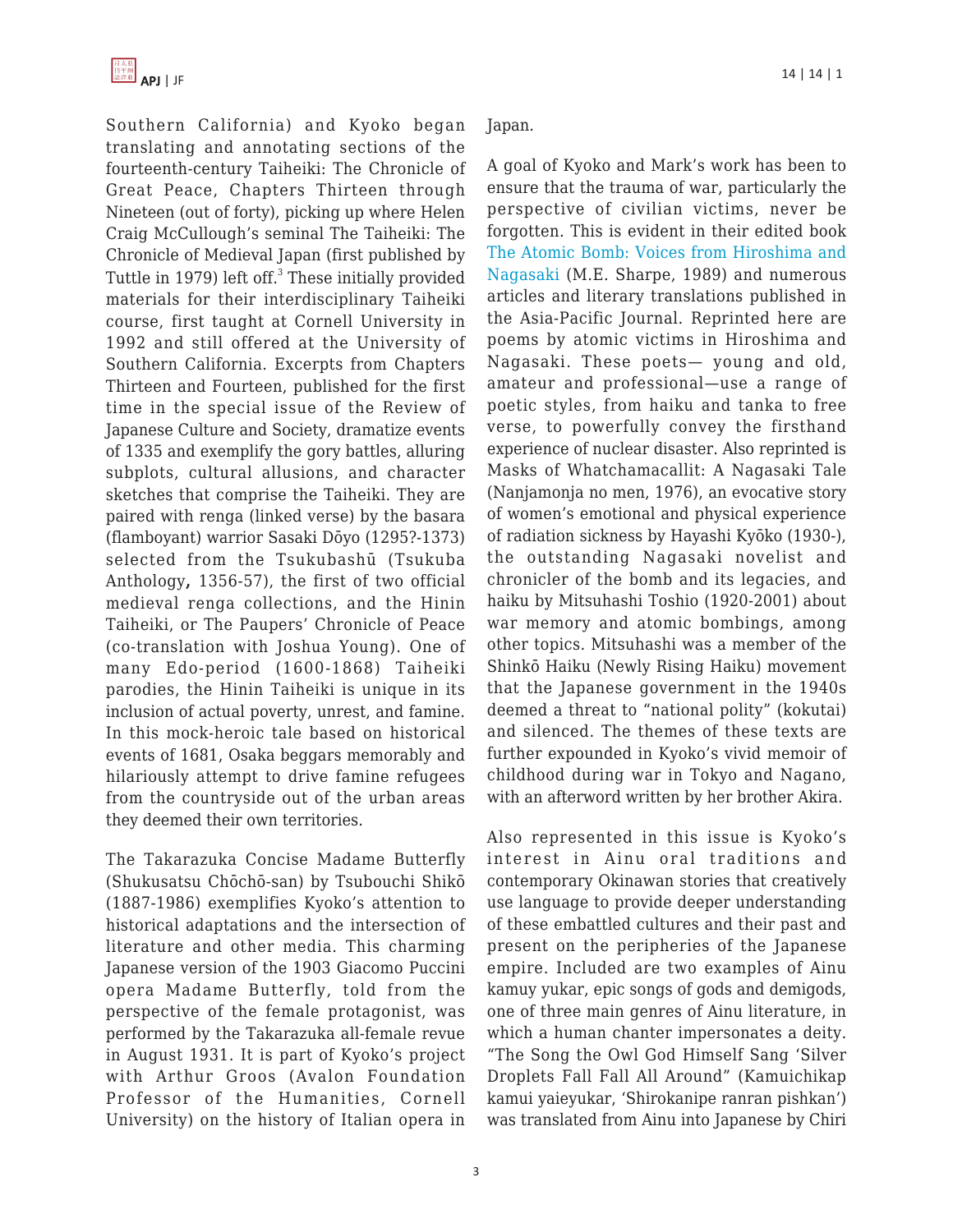

Yukie (1903-22) and published in 1923 by Kyōdo Kenkyūsha, a press presided over by the ethnologist Yanagita Kunio. "The Goddess of the Wind and Okikurmi" (Ainu no min'wa: kaze no kami to Okikurmi) was retold in modern Japanese by Kayano Shigeru (1926-2006) and published as a children's book with illustrations by Saitō Hiroyuki in 1999. Both kamuy yukar sing of gods who protect and teach humans; they demonstrate how Chiri and Kayano worked to preserve Ainu culture and language and make that literature accessible to Japanese. We present the beginning section of Okinawan author Sakiyama Tami's (1954-) Swaying, Swinging (Yuratiku yuritiku, 2003), which portrays an imaginary, legend-rich island, all of whose residents are older than eighty. In this novella, comprised of stories within stories, Sakiyama embeds multiple Okinawan languages in her prose to depict the lives of islanders in connection with the spirit of the sea that surrounds them and voices from the past. (A translation of the novella in its entirety appears in [Islands of Protest: Japanese](http://www.uhpress.hawaii.edu/p-9532-9780824839796.aspx) [Literature from Okinawa,](http://www.uhpress.hawaii.edu/p-9532-9780824839796.aspx) edited by Davinder Bhowmik and Steve Rabson, University of Hawaii Press in 2016.)

Excerpts from three longer works represent Kyoko's explorations in art history and aesthetics. First, Kyoko translated the extensive catalogue on [Japan:](http://www.nga.gov/content/ngaweb/research/publications/pdf-library/japan-the-shaping-of-daimyo-culture.html) [The Shaping of](http://www.nga.gov/content/ngaweb/research/publications/pdf-library/japan-the-shaping-of-daimyo-culture.html) [Daimyo Culture, 1185-1868,](http://www.nga.gov/content/ngaweb/research/publications/pdf-library/japan-the-shaping-of-daimyo-culture.html) held at the National Gallery of Art, Washington, D.C. in 1988 and 1989, the first exhibit anywhere, including Japan, to present the artistic legacy of daimyō (regional lords) from the rise of warrior rulers in the twelfth century to the dissolution of the feudal system in 1868. Second, in his "Ukiyo-e Landscapes and Edo Scenic Places" (Ukiyo-e no sansuiga to Edo meisho, 1914), author Nagai Kafū (1879-1959) offers a wealth of information about ukiyo-e artists, schools, and movements. This lyrical essay, the translation of which first appeared in the December 2012 issue of the [Review of](http://www.josai.jp/jicpas/RJCS/2012.html) [Japanese Culture and Society \(Volume XIV\),](http://www.josai.jp/jicpas/RJCS/2012.html) epitomizes many of the themes of Kafū's literature and his faith in the ability of artists to capture the tenor of their times and the power of art to shape the ways people view urban daily life. Third, Cho Kyo (Professor, Meiji University) presents a cultural history of female beauty in China and Japan in his The Search for the Beautiful Woman: A Cultural History of Japanese and Chinese Beauty (Bijo towa nanika: Nitchū bijin no bunkashi, 2001). Kyoko's complete translation of this book, which is excerpted here, was [published at](https://rowman.com/ISBN/9781442218932/The-Search-for-the-Beautiful-Woman-A-Cultural-History-of-Japanese-and-Chinese-Beauty) [Rowman and Littlefield](https://rowman.com/ISBN/9781442218932/The-Search-for-the-Beautiful-Woman-A-Cultural-History-of-Japanese-and-Chinese-Beauty) in 2012.

For over thirty years, Kyoko was involved in the Talent Education (Sainō kyōiku) movement, as a parent of three children learning to play violin and cello, and as a translator of major works of the Suzuki Method, which became popular in postwar Japan and then, from the early 1960s, spread throughout the United States, Europe, and other parts of the world. Created by violinist Suzuki Shin'ichi (1898-1998), whose biography Nurtured by Love (Ai ni ikiru, 1966) is excerpted here, the Suzuki Method teaches children classical music while fostering their motor skills, concentration, and character. [Nurtured by](http://www.abebooks.com/Nurtured-Love-Suzuki-Shinichi-Selden-Kyoko/16363879899/bd) [Love](http://www.abebooks.com/Nurtured-Love-Suzuki-Shinichi-Selden-Kyoko/16363879899/bd), one of Kyoko's many co-translations with her daughter Lili Selden, displays her interest in biography as well as music and childhood education.

Among Kyoko's last translation projects was Wanderings in the Realm of the Seventh Sense (Dainana kankai hōkō, 1931) the best-known novel of author Osaki Midori (1896-1974). This fragmented novella, the full translation of which is only available in the Review of Japanese Culture and Society special issue, is replete with inventive use of language, heightened sensory perceptions, parodies of psychology, and cinematic narrative styles. It represents the culmination of Osaki's modernism and her creation of female protagonists, who like the author, were attempting to make lives for themselves in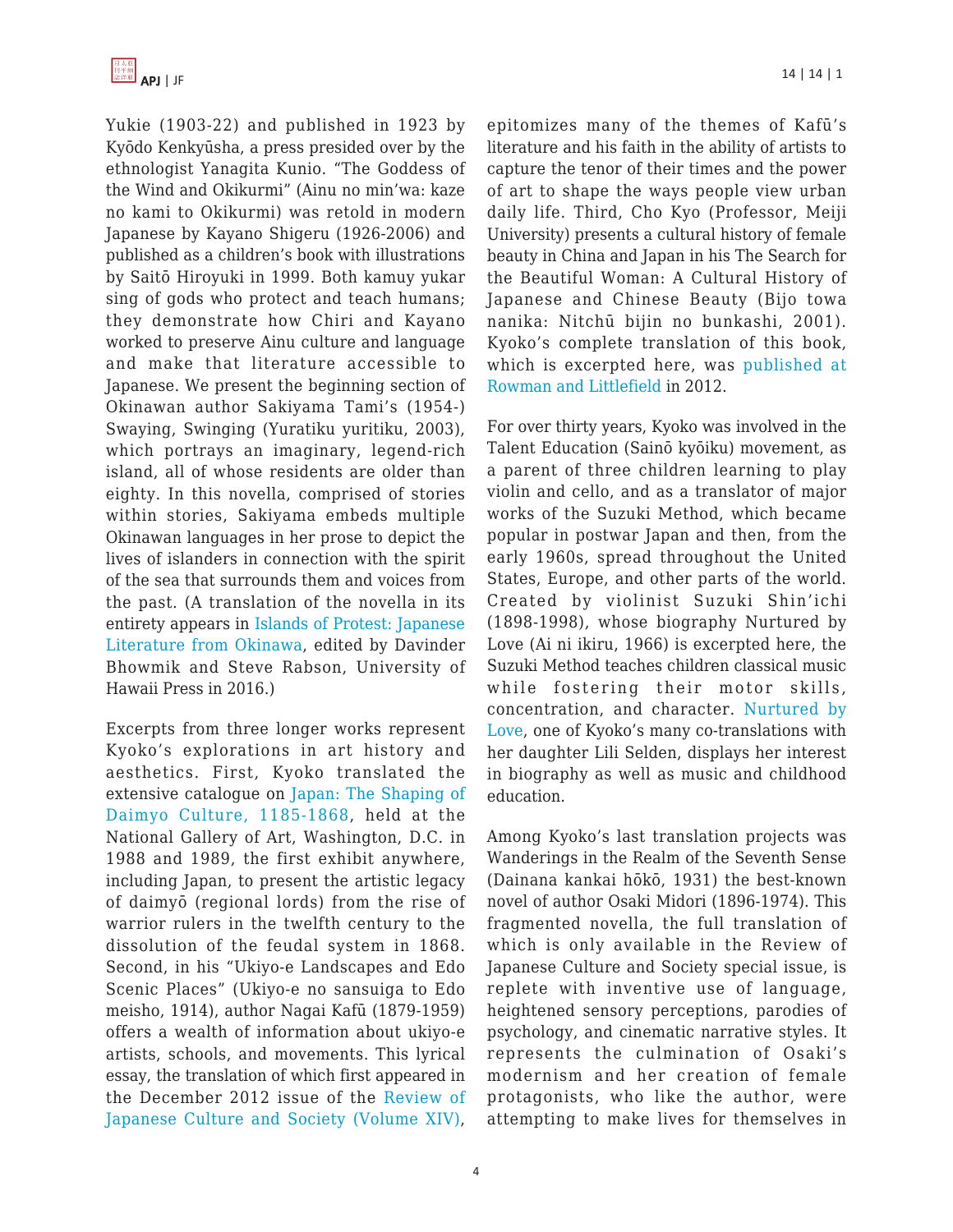

Tokyo. This story of four youths—a woman, her brothers, and childhood sweetheart who live together, passionately pursue their studies, and are obsessed with romantic love—was Osaki's final publication before she retired to her home in the remote Tottori countryside. As exemplified by Wanderings in the Realm of the Seventh Sense, Osaki's literature is marked by an anti-realist, anti-worldly imagination, which conjures a fantastic realm beyond the everyday. Osaki displayed a writer's individuality within a social milieu that restricted the expressive practice of women. The rediscovery of Wanderings in the Realm of the Seventh Sense by literary critics in the 1960s led to a reevaluation of Osaki's work and her influence on female authors.



### **Sketches by Kyoko Selden**

The idea for these two special issues, first proposed by Noriko Mizuta and realized with the editorial expertise of Miya Elise Mizuta, was made possible with the help of many people with whom Kyoko collaborated. We are grateful to the Review of Japanese Culture and Society for allowing the reprint of selected texts, and we encourage Asia-Pacific Journal readers to peruse the [journal issue,](http://www.josai.jp/jicpas/RJCS/) portions of which are included here. We are indebted to Lili Selden and Hiroaki Sato for their literary, translational, and editorial expertise throughout the entire process of preparing Kyoko's translations for publication. Their contributions are particularly notable in the translations of the Hinin Taiheiki, renga by Dōyo, haiku by Mitsuhashi, and the introductions to these selections. Joan Piggott was generous with her knowledge of the Taiheiki and renga, among other areas. Miya Elise Mizuta, Noriko Mizuta, and members the editorial staff of the Review of Japanese Culture and Society—Professor Haga Kōichi (Assistant Editor), Natta Phisphumvidhi (Production Editor), Tajima Miho (Editorial Editor), and Nara Hiroe—facilitated all aspects of publication of the Review of Japanese Culture and Society issue. At the Asia-Pacific Journal, Alex Bueno, Kienan Knight-Boehm, and Emilie Takayama provided able technical support. We also appreciate support from the Jōsai International Center for the Promotion of Art and Science.

### **SPECIAL FEATURE**

### **Japan in Translation I**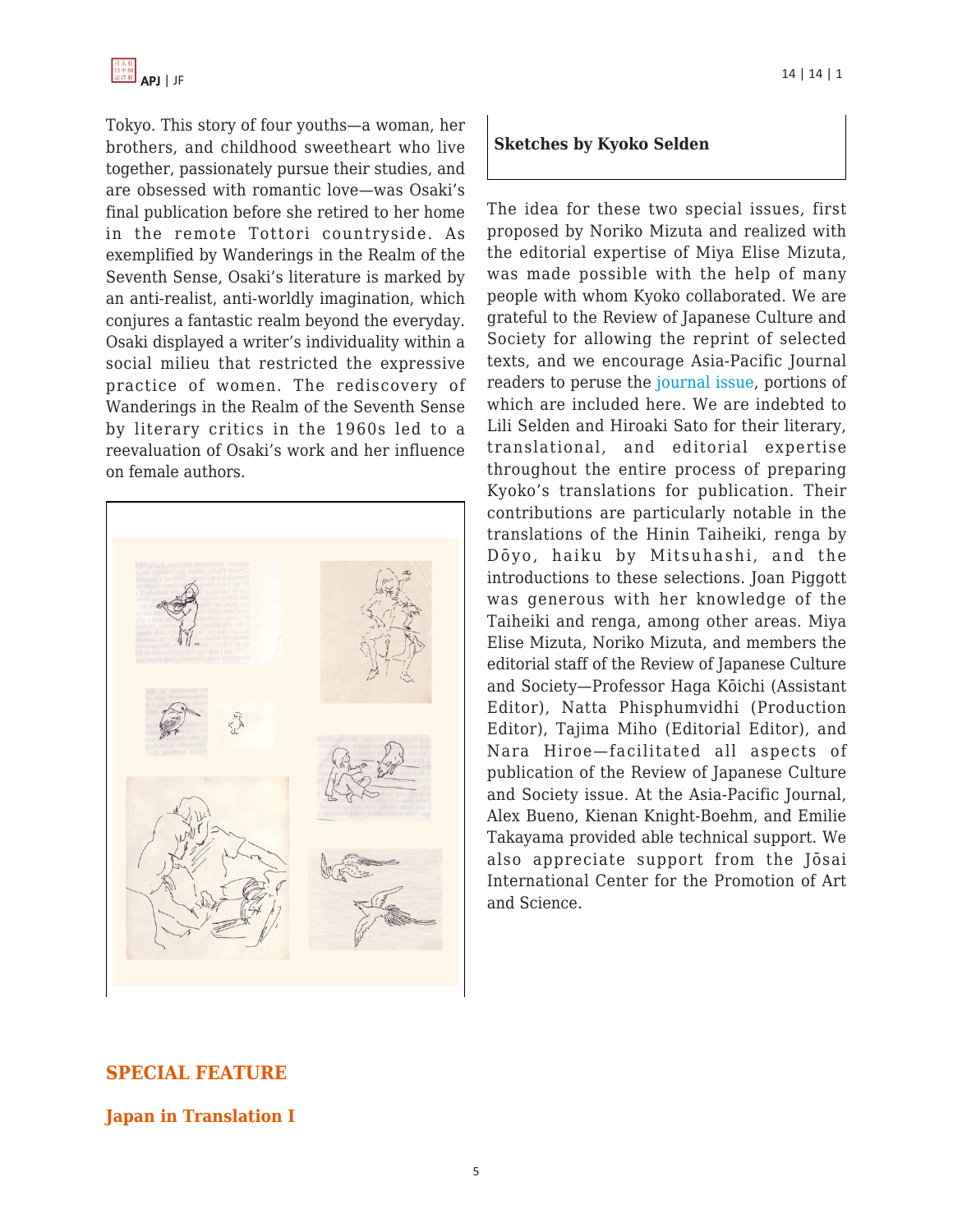In Honor of Kyoko Selden

## **Edited by Alisa Freedman**

[Joan Piggott, Introduction to the](https://apjjf.org/2016/14/Piggott-1.html) *[Taiheiki](https://apjjf.org/2016/14/Piggott-1.html)*[: The Chronicle of Great Peace](https://apjjf.org/2016/14/Piggott-1.html)

[Selections from the](https://apjjf.org/2016/14/Piggott-2.html) *[Taiheiki: The Chronicle of Great Peace](https://apjjf.org/2016/14/Piggott-2.html)*[, translated by Kyoko Selden and](https://apjjf.org/2016/14/Piggott-2.html) [Joan Piggott](https://apjjf.org/2016/14/Piggott-2.html)

[Kyoko Selden, Introduction to the](https://apjjf.org/2016/14/Selden-1.html) *[Hinin Taiheiki: The Paupers' Chronicle of Peace](https://apjjf.org/2016/14/Selden-1.html)*

[Hinin Taiheiki: The Paupers' Chronicle of Peace, translated by Kyoko Selden with Joshua](https://apjjf.org/2016/14/Selden-2.html) [Young](https://apjjf.org/2016/14/Selden-2.html)

[Renga by Sasaki Dōyo: Selected from the Tsukubashū \(Tsukuba Anthology\), translated and](https://apjjf.org/2016/14/Selden-3.html) [annotated by Kyoko Selden, edited by Lili Selden](https://apjjf.org/2016/14/Selden-3.html)

[The Takarazuka](https://apjjf.org/2016/14/Selden-4.html) *[Concise Madame Butterfly](https://apjjf.org/2016/14/Selden-4.html)*[, translated by Kyoko Selden and Lili Selden](https://apjjf.org/2016/14/Selden-4.html)

**Alisa Freedman** is an Associate Professor of Japanese Literature and Film at the University of Oregon. Her books include *Tokyo in Transit: Japanese Culture on the Rails and Road* (Stanford University Press, 2010), an annotated translation of Kawabata Yasunari's *The Scarlet Gang of Asakusa* (University of California Press, 2005), and co-edited volumes on *Modern Girls on the Go: Gender, Mobility, and Labor in Japan* (Stanford University Press, 2013), and *Introducing Japanese Popular Culture* (forthcoming from Routledge). She has published articles and edited special journal issues on Japanese modernism, Tokyo studies, youth culture, gender, television, humor as social critique, teaching pedagogies, and intersections of literature and digital media, along with translations of Japanese literature. She is Editor-in-Chief of the *U.S.-Japan Women's Journal*.

# **Notes**

<sup>1</sup> The 2015 special issue (Volume XXVII) of the *Review of Japanese Culture and Society*, published in English by the Jōsai International Center for the Promotion of Art and Science at Jōsai University, includes a complete translation of Osaki Midori's novella *Wanderings in the Realm of the Seventh Sense* and Uehara Noboru's short story "Our Gang Age," 1970), among other literary works not reprinted here, and writings by Noriko Mizuta, Brett de Bary, Arthur Groos, and Akira Iriye. Interspersed are Kyoko's photographs, artworks, and original poems, providing glimpses of her rich personal life and artistic range and sensibility.

 $2^2$  The published texts included here have been revised and edited for this special issue.

 $3$  In these special issues, some translators and authors have chosen to transcribe Chinese